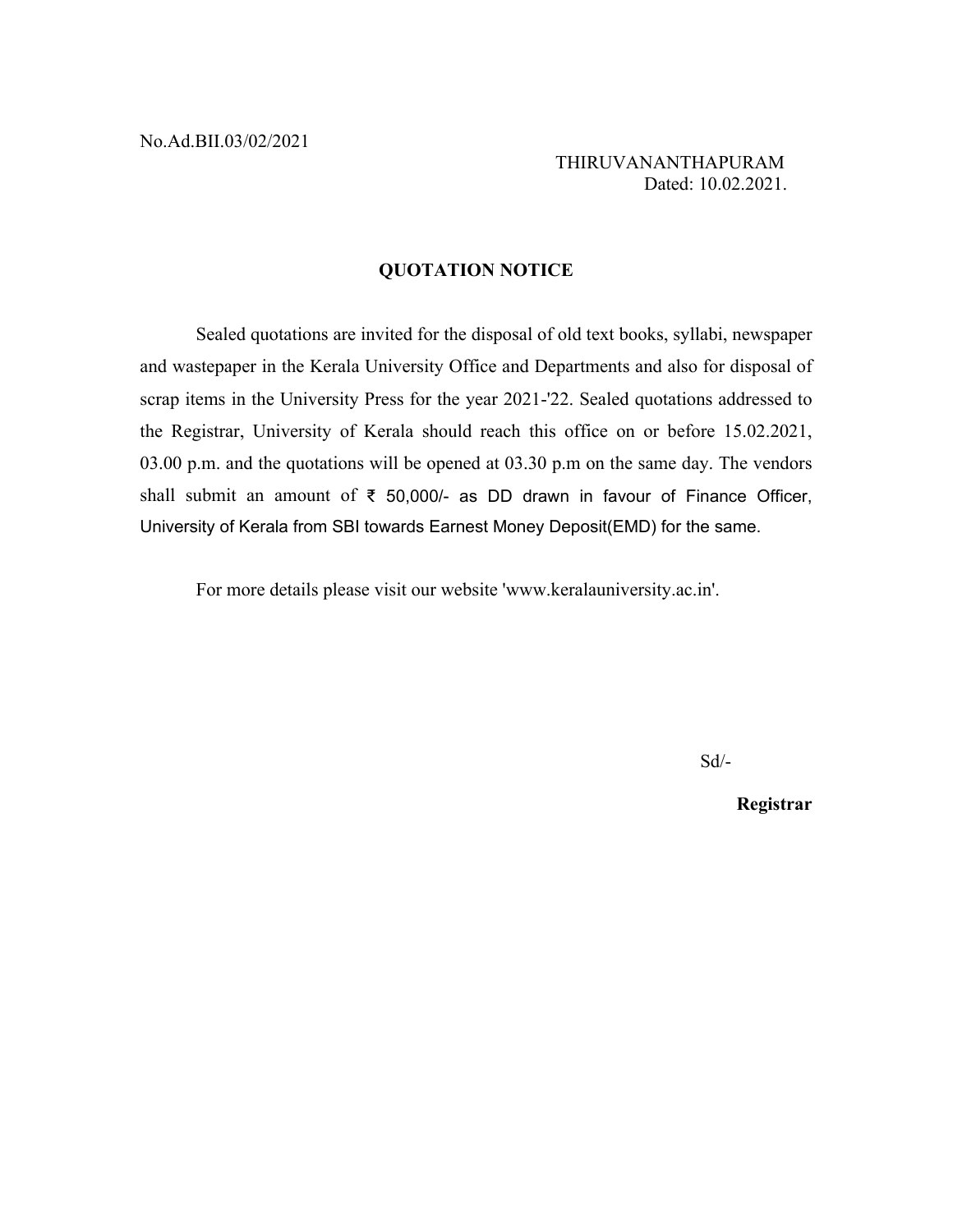# No.Ad.BII.03/02/2021<br>THIRUVANANTHAPURAM

## **QUOTATION NOTICE**

Sealed quotations are invited for disposal of the following wastepaper/scrap kept in the Office, Press and Departments in the University of Kerala.

| Sl.No. | <b>Item</b>                   | Rate   |
|--------|-------------------------------|--------|
| 1.     | Newspaper English             | Per Kg |
| 2.     | Newspaper Malayalam           | Per Kg |
| 3.     | Old Books                     | Per Kg |
| 4.     | Applications/Syllabi          | Per Kg |
| 5.     | Wastepaper                    | Per Kg |
| 6.     | Cutting waste (White)         | Per Kg |
| 7.     | Cutting waste (Mixed)         | Per Kg |
| 8.     | Printed waste                 | Per Kg |
| 9.     | Wrapper                       | Per Kg |
| 10.    | Carry bag/Sack (Plastic)      | Per Kg |
| 11.    | <b>Empty Bottle (Plastic)</b> | Per Kg |
| 12.    | <b>Empty Bottle (Metal)</b>   | Per Kg |

### **Terms and Conditions**

- **1. The bidder should ensure that the items are removed from the place where it is kept at his own expenses.**
- **2. The total amount will be calculated on the basis of the actual quantity ascertained at the time of disposal.**
- **3. The bidder shall pay sales tax at the rate envisaged by the Government.**
- **4. The quotations shall be accompanied with an EMD of ₹ 50,000/- (Rupees Fifty Thousand only) by Demand Draft drawn in favour of the Finance Officer, University of Kerala from SBI.**
- **5. The bidder shall remove the items after remitting the amount in advance to Kerala University Fund and the amount of the security deposit shall be adjusted in the last load.**
- **6. The bidder should remove the items within two weeks of its intimation /every three months.**
- **7. If the bidder fails to remove the items before the aforesaid time period the EMD will be recovered as penalty and the contract will be cancelled without any intimation.**
- **8. The University shall accept or reject any or all of the quotations and the decision of the Registrar will be final with regard to any objections in this regard. Sd/-**